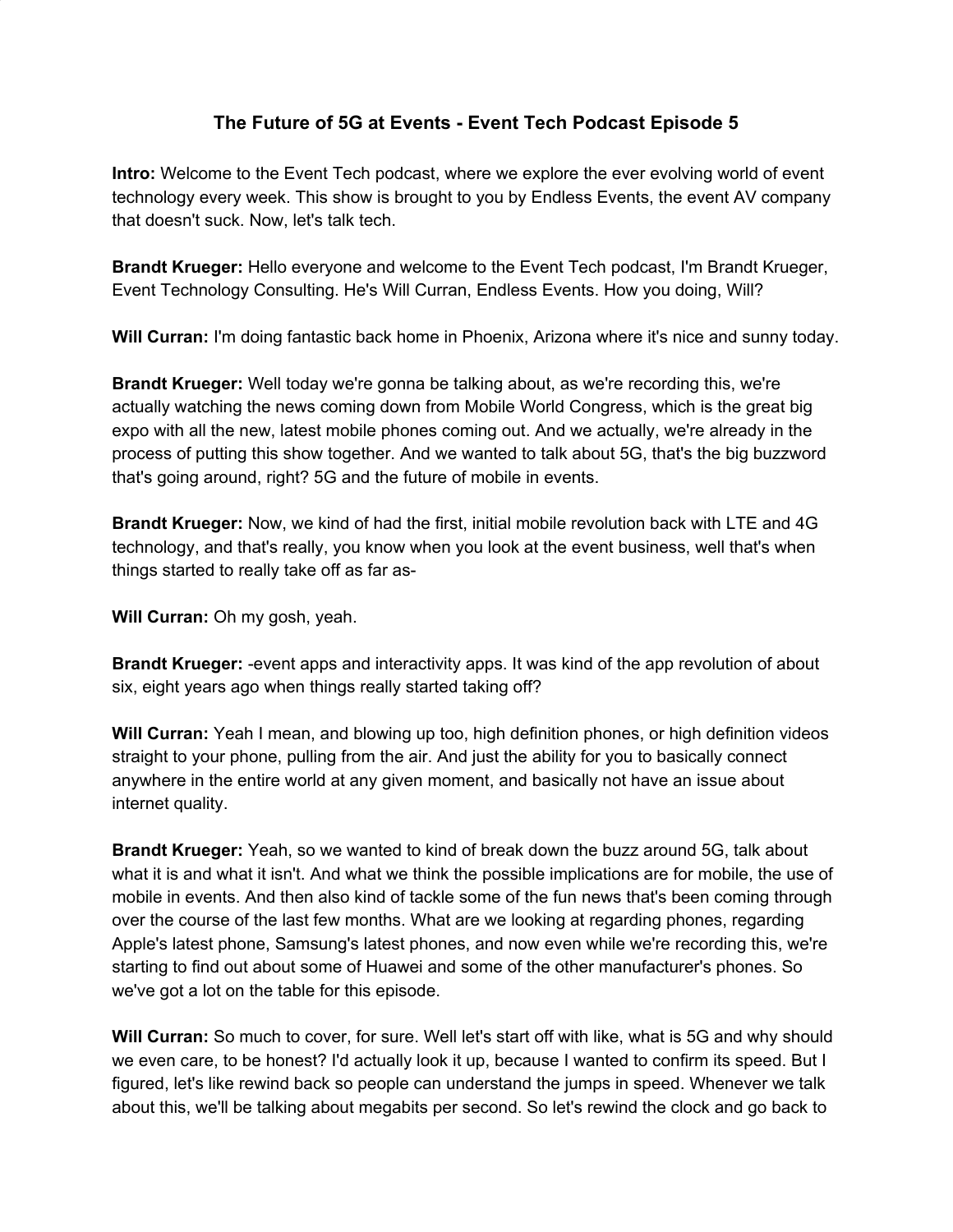the beginning of when the mobile revolution happened with like 2G or edge networks, right? And I'm looking at a quick chart on here and it says, .3 megabits per second, in terms of speed. Which seems archaic now. That's what?

**Brandt Krueger:** .3, yeah.

**Will Curran:** .3, so it's like 300 kilobits per second, basically?

**Brandt Krueger:** Yeah, I think that does right. Somewhere in there. It's slow.

**Will Curran:** Super slow. But then we saw this big jump, and I remember this was when I first bought the iPhone which was when it came out in 3G, which was a big jump up from .3 megabits per second to 7.2 megabits per second. Like, that is a humongous jump in terms of speed. And I remember for the first time I ever, this is when I knew the future was here, as I tune into it in a radio station while driving down the freeway, and was pulling music from the air. I mean, just like absolutely mind blowing to me.

**Will Curran:** But then we see the next big jump up, which is to 4G, as you kind of talked about that revolution, however many years ago it was now. We went from 7.2 megabits per second to 150 megabits per second.

**Brandt Krueger:** Which no one has ever seen, ever.

**Will Curran:** Yeah.

**Brandt Krueger:** -capable of-

**Will Curran:** That's a really good point.

**Brandt Krueger:** But that doesn't necessarily mean.

**Will Curran:** Theoretical limit when it comes to it. And then now we're starting to see there's like 4G LTE A and all these variations of it or whatever it is. But I think the next big jump will be obviously to 5G. Which, in its theoretics is at one to ten gigabits per second. Again, we're going from 150 megabits to one to ten gigabits per second. And you can see, some people might be saying, that's faster than my home internet, for sure.

## **Brandt Krueger:** Oh, yeah.

**Will Curran:** So we're gonna see a huge jump up on it. And I think the amazing thing about 5G and the excitement around it is it's not just about phones. And while we talk about mobile, the huge application I think this is gonna come that we're gonna say a big jump through is gonna be moving to- this being implemented at the home. Instead of you having to get fiber internet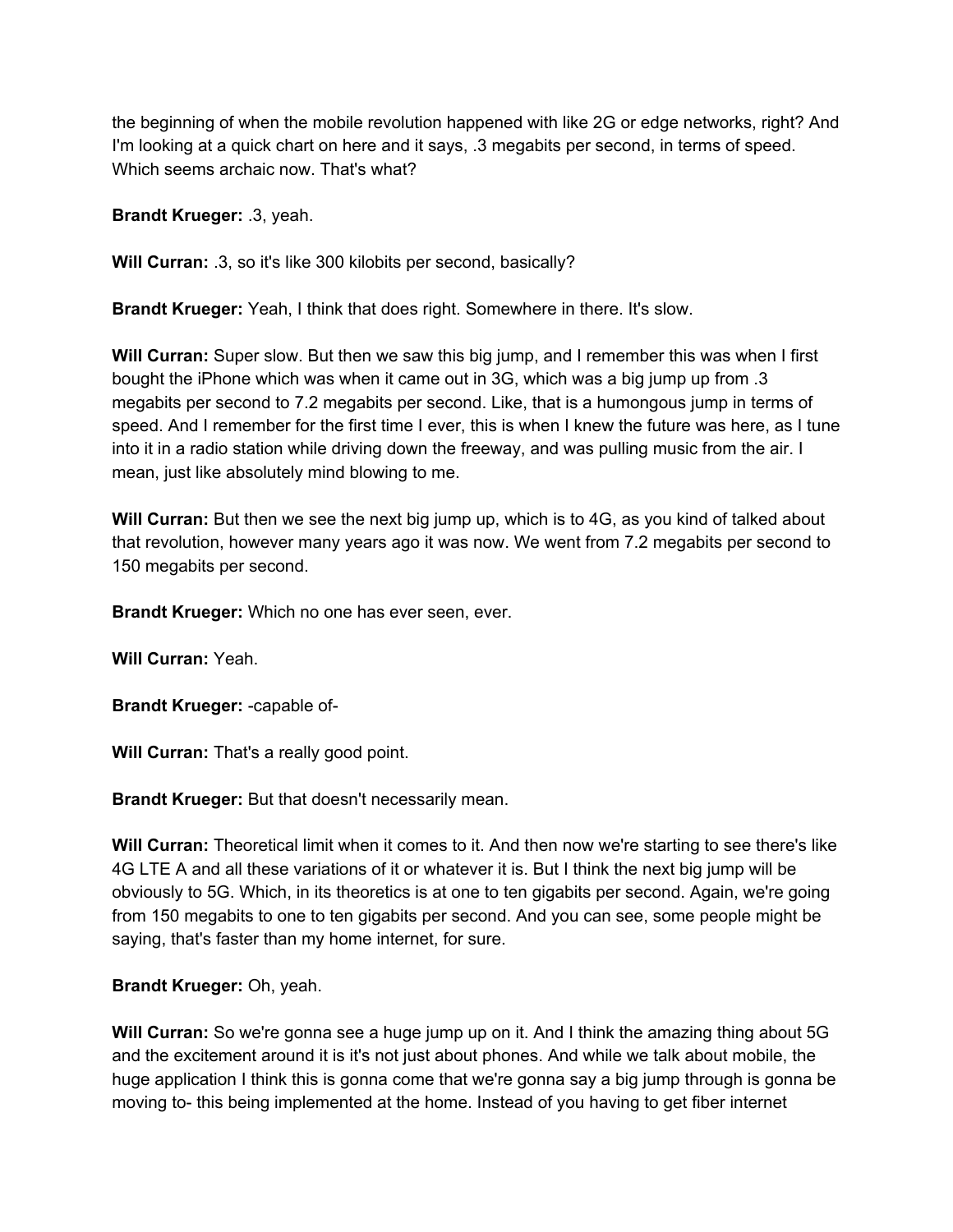installed at your home, or cable fast internet, instead you just put a modem, and it will pull lit straight from the air. And I think that was mind blowing. But one to ten gigabits per second.

**Brandt Krueger:** Yeah, yeah. Like, we've been offered gigabit speed at our home, like repeatedly for \$20.00 more a month. And I haven't been able to justify it, because we're fine, right? We haven't needed anything faster than- I think we've got like 40 to 60 megabits per second on it at home. And that's with everybody on their tablets watching Netflix simultaneously, it doesn't choke. So yeah, now imagine, so yeah, the huge jump. And then thanks for running through that kind of little back history, talking about these evolutionary jumps. Where, imagine everything that came about because of being able to get that 4G pretty much everywhere, with the exception of some venues and convention centers and things like that. That's really what brought on this amazing mobile revolution of again about six eight years ago. And everything that's come out of that, including all of the apps. Including the Niantic, like Pokemon Go, all of that stuff is all streaming over this LTE network.

**Brandt Krueger:** Now, take that speed, make it not just double, not just triple, but tenfold higher, and imagine what we're gonna be able to do. And that's what's really got people excited. So about 5G. Now a couple more kind of dumb it down things to know about how this is gonna work. So, 5G is gonna be just a different kind of radio signal. It's gonna be- but it's a type of radio signal that goes a much shorter distance. So, we're gonna have to have a lot more- Now the good news is, is that the towers and stuff and everything, the transmitters are all a lot smaller, but they go a lot shorter distance.

**Brandt Krueger:** So, you're gonna have to have a lot more of these 5G transmitters around in order to get 5G everywhere. Now, so that's just something really important to bear in mind. That when we start talking about when is 5G gonna get here. They're starting to release 5G capable phones. Well, that's great, but kind of much like, let's think back, remember what it was like when LTE, when 4G first came out. We have to remember, it was not everywhere. So it first starts showing up in the major cities. And it's like oh cool, sweet, I'm in New York and now I can get 4G. When's it coming to my city? That kind of thing. It took a while. It took probably a couple years.

**Will Curran:** I vividly remember that, too. Because my buddy Brandon whose like, him and I are really geeky about phones together, and we're always talking about like, "Oh, did you see this new phone, this new phone?" We're always having the newest version. And I remember back in the day, his phone, I want to say maybe it was even his palm pre back then, is that it got 4G, and had the ability to 4G through Sprint. And Sprint was the first carrier to say, "We're gonna have 4G available in 2009." I mean 2010, or whatever it was. And I remember we were so excited because we were like, "At any second you're gonna get it, and it's gonna be amazing, and it's gonna be fantastic." And he waited, and waited. And it was something like two years before Phoenix finally got it. And ironically, Sprint wasn't the first to bring it. It was like Verizon, and the only time he got to experience 4G was like in Europe, or something like that.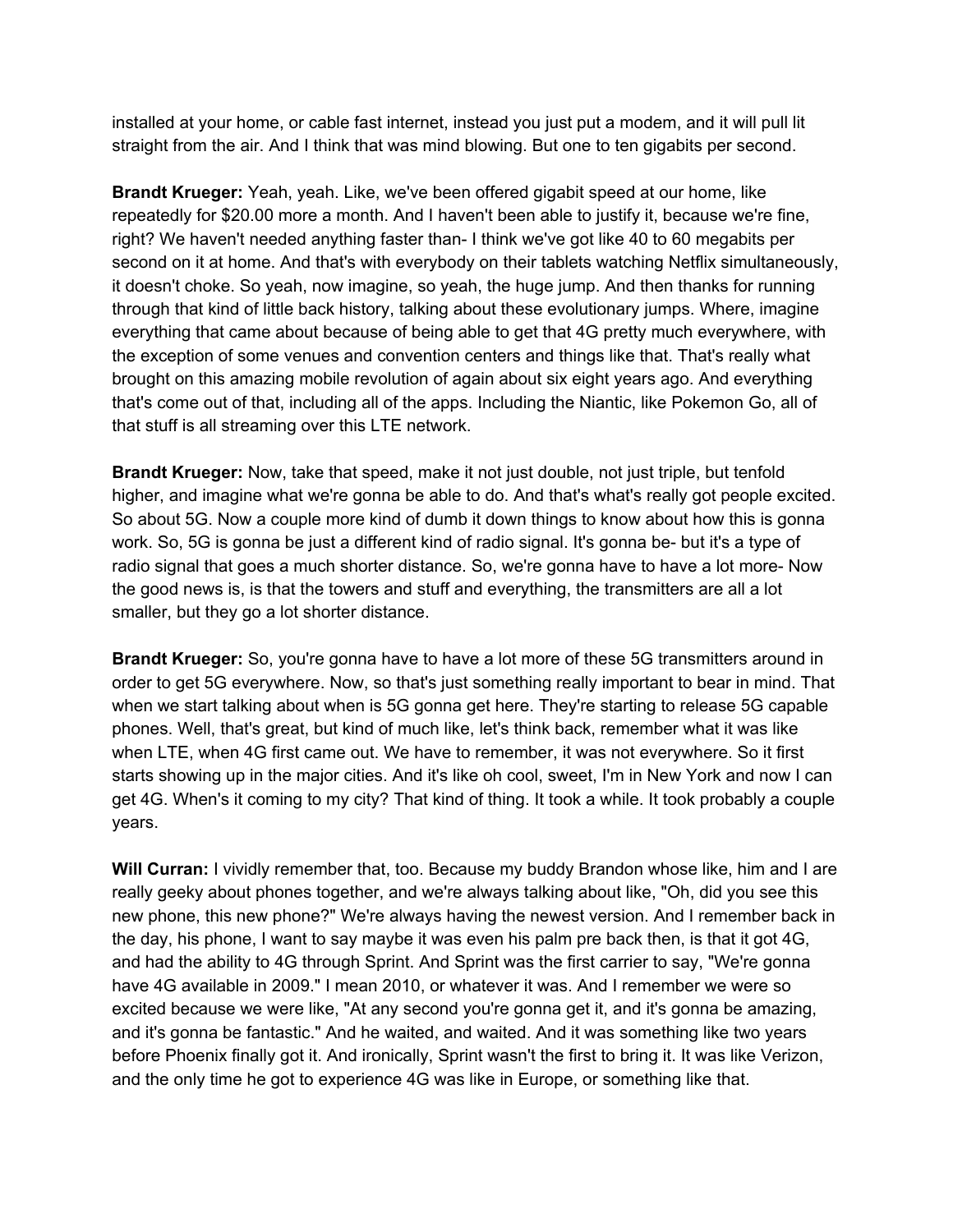**Brandt Krueger:** Yeah, exactly. And so, I want to kind of get this out of the way early before we get into the good stuff of what's gonna bring it. Because I just want to throw a little bit of water on this fire, because everyone says, "5G, 5G, 5G, 5G," and I want to be really clear with folks that it's gonna be awhile before we get to the point where we are with LTE. I mean, we're still not even there. I mean, there's so many cities and areas out in the country that don't even have LTE yet. And this is a system that's gonna require more transmitters at shorter distances in order to be able to get these kinds of speeds.

**Brandt Krueger:** So, it's going to take a while. It's not gonna just wake up tomorrow and have 5G in our phones. Even in the big cities. So I think as we- we're gonna start to see it over the course of this year, start to roll out in some of the larger cities, just like we did with LTE. But even then, it's gonna be limited in an area, because of the way that these transmitters work. So, I just kind of want to get that out of the way early, that people need to just slow their roll a little bit. It's not gonna be coming out tomorrow, and you don't need to rush out right now and get a 5G phone.

**Will Curran:** Yeah, you bring up a super duper good point. In fact, I don't remember exactly which carrier, I think it's AT&T, don't hold me to this, but AT&T I think just got sued by pretty much every major carrier because they started saying, "Oh, we have 5G." But really, it's an enhanced version of 4G. And so they're advertising saying, "5G speeds, 5G speeds." So everyone's saying like, "Oh wow, this is definitely false advertising when it comes to it for sure." But yeah, I mean even the applications of 5G. I believe it was, I'm spacing. Maybe it was at CES, there was a couple companies doing demos of I think like Qualcomm for example, of 5G speeds and saying like look, we have demo phones. Here we have a demo setup of 5G, but it's in a controlled ballroom. People said like, it was obviously extremely controlled environment, that like you could see the antennas, you had line of sight with them.

**Will Curran:** So, while it's amazing and so fantastic, I mean we definitely are in the infancy stages of this for sure. But that's what this podcast is all about.

**Brandt Krueger:** Yeah, it really is. So yeah, it's great to be excited about it, and that's what we can kind of go into here is, what is this gonna mean for our technology. But make sure we understand that this is gonna be a rollout that's gonna take a while. And that's even more complicated by some of the relations between the U.S. and China. And you know, we don't want to get too deep into it in this episode, but it's not just the trade wars or anything like that. It's this drumbeat of, we can't necessarily trust technology that's coming from China. And one of the biggest providers of 5G technology is Huawei. And Huawei is being accused by security organizations- you know, the security folks are basically saying that Huawei is putting the ability to shut off this gear at the flip of a switch.

**Brandt Krueger:** And so, not even that they're gonna be listening or spying or anything like that, but just that they would have the ability to shut down our 5G infrastructure with the flip of a switch is what they're being accused of. So, you know, whether or not that's true or not, it's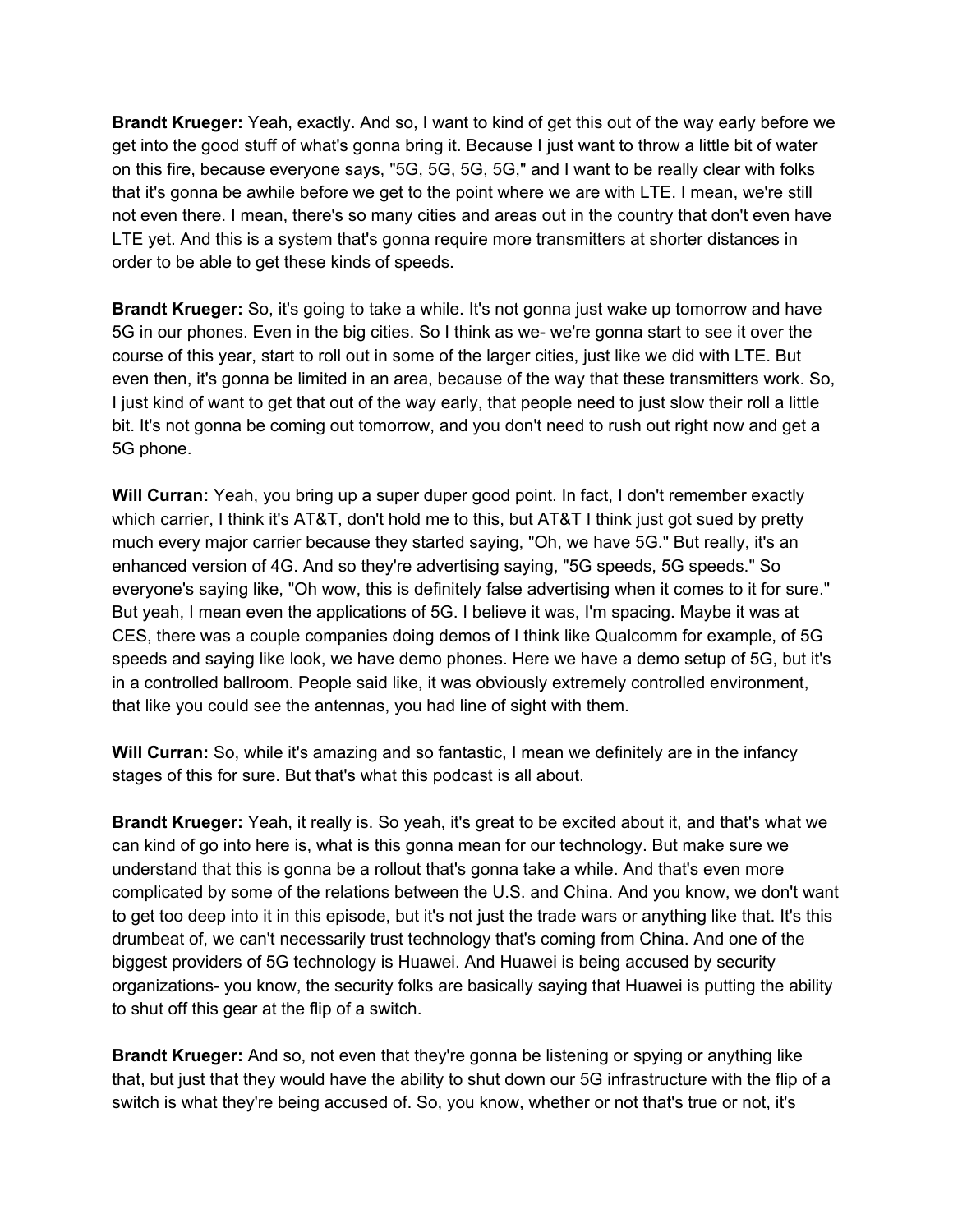causing a slow down in the building of this infrastructure. Which, as we've already talked about, is quite a bit more extensive than what happens with the LTE. So, that's my water on the fire. But let's get into the good stuff, and bring things back up again. Will, tell us a little bit about some of the mobile phones that have been released that are gonna be able to take advantage of this technology.

**Will Curran:** Yeah. I think up until this week at Mobile World Congress, there was probably maybe one phone that got announced that it was gonna have 5G. But it took the Samsung announcement, the unpacked event that they just had last week, where they announced their first 5G, the Samsung Galaxy S10 5G was announced. And then now, we're obviously at the conference that is all the major carriers and everything mobile basically. That's when now the floodgates are kind of opening, and it's getting deep.

**Will Curran:** But what's interesting is, this might go into a little bit of side conversation, but I think the exciting thing is actually a Huawei announcement, I mean this is just a little bit of an offshoot of excitement for me. But we're starting to see also this big revolution with folding phones as well. Where basically it's a tablet that can fold into a phone- so cool. I feel like I'm in Minority Report or West World and it's like the future. But, a lot of these phones are starting to see, instead of it just being, "Hey, we're just coming out with a folding phone," it's oh it's a folding phone plus it has 5G. If it doesn't have 5G in the next year, I think in its name, people are gonna think it's outdated. And we're starting to see some absolutely amazing things.

**Will Curran:** I don't know if we want to go down the rabbit hole of talking about folding phones and its implications for events. But I'm just-

**Brandt Krueger:** I think it's worth taking just a couple minutes here, just to talk about kind of this years phone crop. Because at this point we've seen the majority of the big players. So, Apple revved it's kind of iPhone X phones, and now we've got the XR and the XZ and the XQ. They kind of offered the slightly less expensive version of the iPhone X that is just basically built out of some different materials. But all in all, it's pretty similar. And then you've got the giant iPhone X version. But that was kind of it. I think people were a little surprised that there wasn't more that came out of those Apple announcements. It was just bigger, better faster.

**Will Curran:** Or an iterative moment, right? Like phones are just getting iteratively slightly better, so that's when you see a folding phone it's like, oh my gosh finally, some innovation.

**Brandt Krueger:** And I think that's why people are freaking out a little bit about it. And so, and if you look at the S10's, they're also kind of iterative. So they move the fingerprint thing from the back to under the glass, which they've actually been working on for a few years, and finally got that figured out. So now you don't have to reach up and smear your camera lens as you try and unlock your phone with the fingerprint reader. You can just do it through the front glass. That's pretty cool, but it's nothing mind blowing. And they look about the same, and they're about the same shape. But now I feel like we're starting to go into lens wars, where it's kind of like razor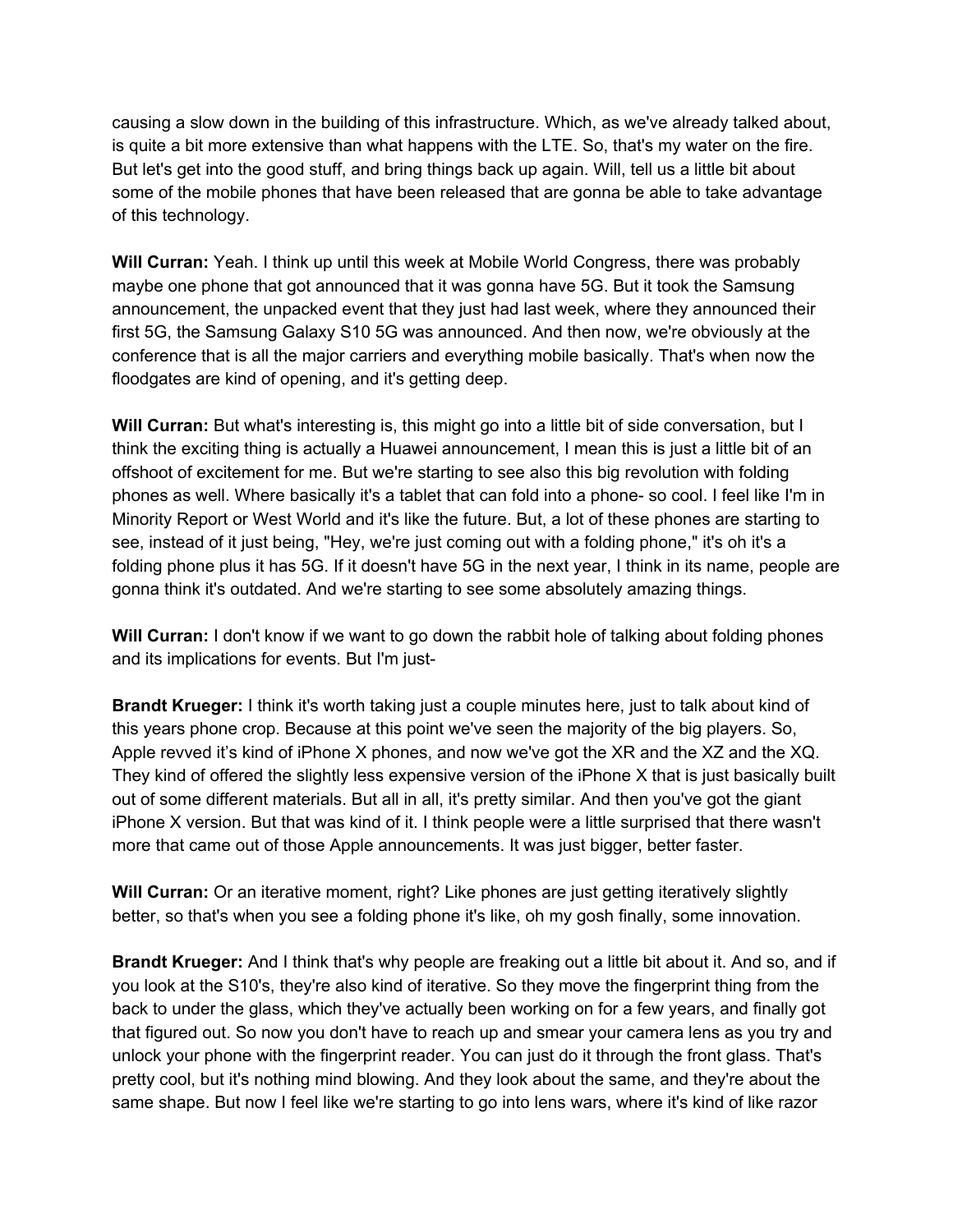blades were for a while. Well yeah, well we've got eight blades. Oh yeah, well we've got 20 blades, in our razor blades. So now it's like the same with lenses. It's like Apple; We've got three lenses. Samsung; Great, we've got four. We've got eight. Pretty soon the back of your phone's gonna be like all lenses. Meanwhile Google is sitting back on the Pixel going yeah, we're good with one.

**Will Curran:** Totally, well it's funny too. You bring up the cameras, I think that most people have to realize, you gotta buy a phone with a good camera. I think far too often event professionals we get kind of locked into this idea like, oh it's just my phone, no big deal. But it's like, if you have a really good camera on your phone, you don't have to always bring a photographer out to your event. You can get some really cool close up shots of for example the decor, or some great wide angle shots of the stage and it allows you to capture some great marketing footage straight from your phone. And I think that's really important, because far too often, we don't tend to document our own events.

**Brandt Krueger:** And that's been a great part of the last few years in cell phone technology, is that it really does feel like we got into bit of an arms race when it came to the cameras. And computational photography, too, so that it's doing stuff on the backend to make your photos look nicer. I took one of the best photos I've ever taken of fireworks a couple of years ago at our local Fourth of July celebration that they still use to this day on the website. Because it was such a perfect shot. You could see peoples faces lit up by the fireworks, and like silhouetted in the background as they watched, and it's all like families and kids and stuff. And so, it was just a perfect moment. And I took it with my phone. Like I really didn't expect it to even turn out. And it's this gorgeous photo, like I said, that they still use.

## **Will Curran:** You're proud, aren't you?

**Brandt Krueger:** I am very proud about it, yeah, because like you said, where you just kind of take your phone out of your pocket a take a quick shot, and if it turns out it turns out. And all of a sudden, it like turns out really, really well. You're like, that's great. And so yeah, you could start using these things for promotional photos, for well beyond just, "I want to remember what this décor looked like."

**Will Curran:** Totally, well let's backtrack too. I think one of these futures is definitely gonna be these foldable phones that are coming out. And I think one of the things that I think you'll appreciate it, is you're very much all about trying to find one device to do it all, and you've kind of settled now into two devices between your Chrome tablet and kind of the MacBook. Actually no, you went to the Windows and then plus the MacBook. I think it's really, really exciting to talk about, what does the future of these foldable phones potentially mean for computers in the future? I mean, as we're getting to the point where now hey, we're going from foldable phone, plus a tablet, plus a computer which is I think a lot of peoples set up too. Now you just eliminated the tablet, now it's phone and tablet together, and now you have a separate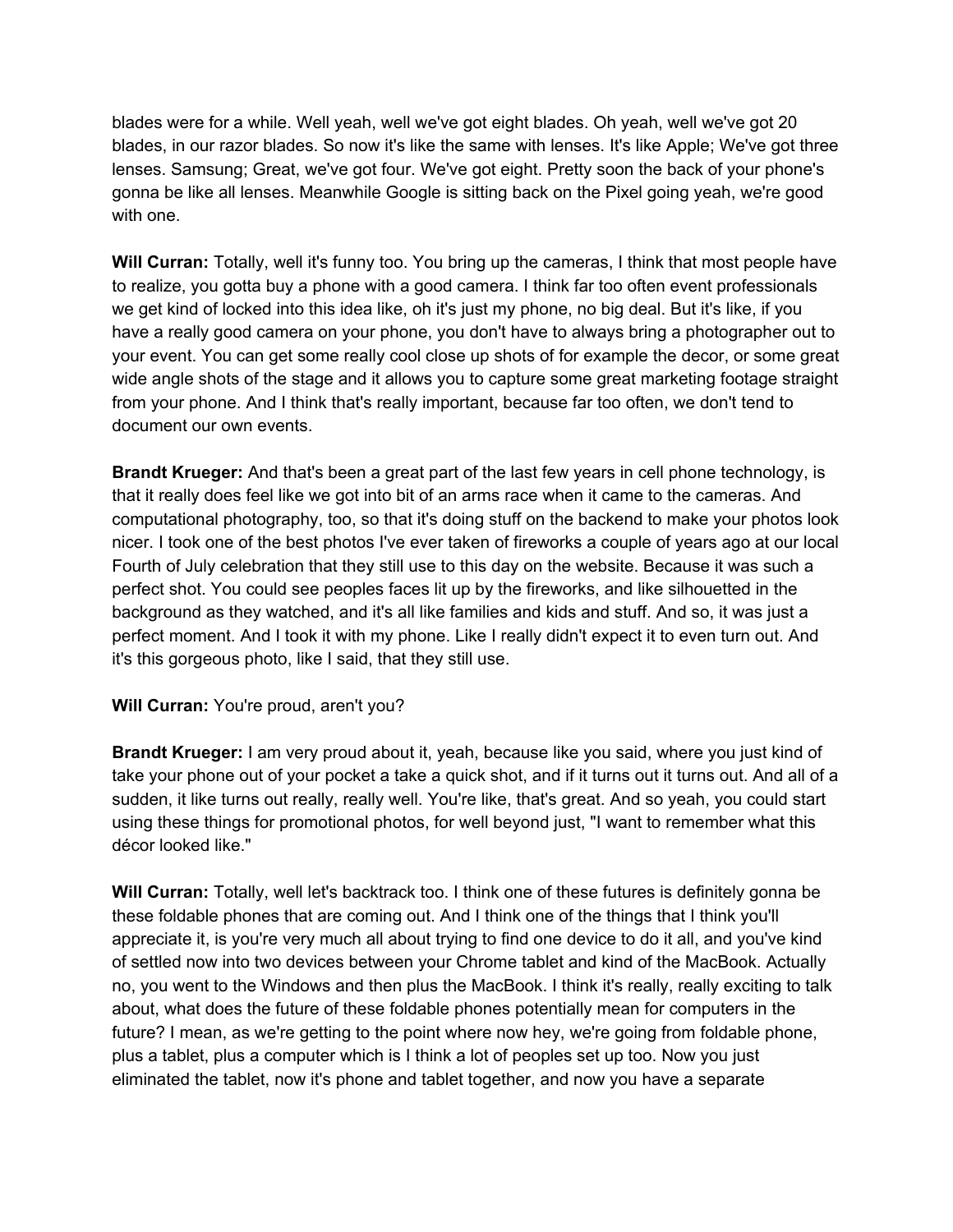computer. What's the point when the computer is gonna merge into that phone, and become this awesome foldable tablet that we see in Westworld? I just want to get to that point.

**Brandt Krueger:** Well, and yeah. There was another one of the Sci-Fi shows, I feel like it was spin off of like Battle Star or something like that where the girl took basically like a folded piece of paper out of her back pocket and unfolded it, and it was a tablet. So like, you take an eight and a half by eleven and fold it about three times, make it fit in your pocket, it was about like that. And I remember thinking like hey, that's pretty cool.

**Brandt Krueger:** For me, personally, the foldable phone doesn't do a lot for me other than, it's showing creativity, it's showing innovation, it's showing, "Hey look what we can do with these displays." From a phone standpoint, it doesn't like- Oh, I've gotta rush out and get it. But, what it does do is I've been wanting for years now advances in display technology. So it's showing me that this display technology not only can roll up- we talked about this in our CES episode, where they had the roll up TV. That it's showing me how good these displays are starting to get at being foldable, bendable and repeatedly bendable. So not just like you can bend it into one position and leave it there, you can bend it over and over and over, I think they said something like 500,000 times this phone can be bent before it's supposedly supposed to show some wear. We'll see about that. I think sometimes they get a little too into what they think how long it's gonna last. I just had to replace a whole bunch of my LED light bulbs that were supposed to last 18 years and didn't last four. So it's one of those things where it's like yeah okay, sure it will last 18 years.

**Brandt Krueger:** But again, what I'm excited about is this continuing evolution in display technology. I can't wait where we can just start putting these things together. They're modular, you make a display, whatever size you want, it can curve, it can bend, it can go around corners. And so basically, at some point, I think in our lifetime, I said this in the other show, I think in our lifetime Will, we're gonna see the end of projection. And because all you're gonna need to see, all you're gonna need to do is slap this display material on whatever it is you want to display on. And then you don't have to worry about sight lines, you don't have to worry about any of that stuff because it's just gonna be display material. And you stick it on whatever you want it to be on. And I think that's gonna be really awesome for our sets and our presentations and all of this kind of stuff.

**Will Curran:** Yeah, I mean, I will definitely agree with that, 100%. I do think that though, a foldable phone will be really good for the event's industry too because I'm just imagining like how I use my tablet now, and been using my surface book, versus a traditional laptop. Before a traditional laptop, I wouldn't like carrying it around with the sight designs and drawings and things like that one it. Now I'm imagining like boom, once I get a foldable smartphone, I won't care about needing a touchscreen on my computer, because now I'll pull up the designs on my foldable phone, and fold out my phone and show the client, "Oh hey, here's where we're gonna place this. Oh here, let me draw this on here." That sort of stuff. I think it just gives more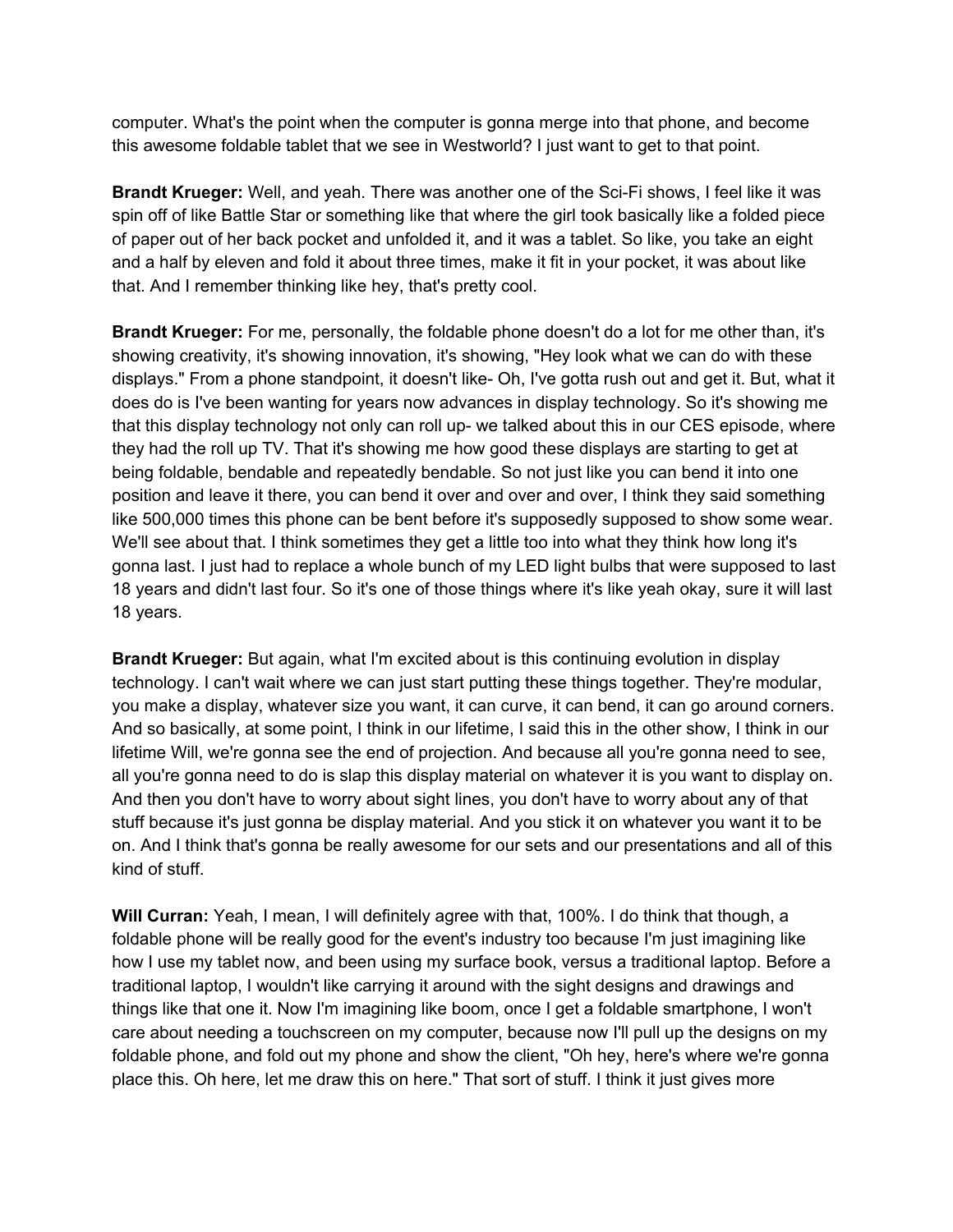flexibility to youth cases on how you're gonna be able to use it. I think that's where it's exciting for me is the eventual replacement of the computer, essentially.

**Brandt Krueger:** Yeah, yeah. And who knows, is that gonna be the thing, or is it gonna be more like, not to go to another Sci-Fi trope, but if anybody's seen the Expanse series, where they've kind of got like a clear slab in their hand, and then when they need to, they kind of put it in a dock, and it becomes a larger thing, or they can kind of flip it and it goes to a sidewall. Is it more about, we've got this small thing, and then we've got other things. Or is it about something that unfolds and gets larger or something like that.

**Brandt Krueger:** You know Will, you bring up a great point of how we could use this in our industry. And one of the things that I've always been looking at is how we can use augmented reality and virtual reality on the backend, on the sales and venue management side. And so, I love this idea of you just kind of sparked me of walking into an empty ballroom, unfolding your phone and being able to bring that up over, and then overlay, "Okay, this is what it's gonna look like in theater set up. This is what it's gonna look like in rounds." And be able to walk through live there, in the room. I think that would continue to be the stop gap for augmented reality. Glasses of some kind. We continue to just be able to use our devices.

**Will Curran:** Yeah, I think so too. I'm gonna use this as a chance to pivot now towards 5G again, is how can we see 5G being utilized in this event's industry. So, like I kind of mentioned I think a little bit in the beginning we talked about speeds is that, this eventually also, is the first kind of use scenario, this isn't a replacement for necessarily just your phones. I mean 'cause we're seeing so many phones come out, but also just as a purely internet set up. This could replace your internet at your home. What do you think that 5G's gonna do for the event's industry, and how can you see it affecting this kind of like wild world of event WiFi too?

**Brandt Krueger:** Well in the short term again, we're gonna struggle with just getting it to where we need it. But very easily, I think a smart venue would want to approach the carriers and say, "Hey, what can we do to get higher on the priority list of getting these transmitters around our venue? So that then we can then promote ourselves of, hey guess what? We've got the fastest line in town and you don't have to pay a dime extra for it now."

**Will Curran:** But wait, let me stop you there, though. But then that provides- so like, obviously we're doing a lot of education of event WiFi and event networking right now. But that provides a direct competitor then to the upselling opportunity, which is the event WiFi, right? Do we worry at all that venues actually are gonna try everything they can to do the opposite and slow it down, because they're worried that "Oh my gosh, if I can get one gigabit per second, why would I ever even decide to bring in the event WiFi?"

**Brandt Krueger:** So I absolutely agree that that's what's most likely to happen. I still believe in that there's ... that smart venues will come along, and they will offer these things as amenities, and planners will see that and reward them with great business. Now, you're probably what you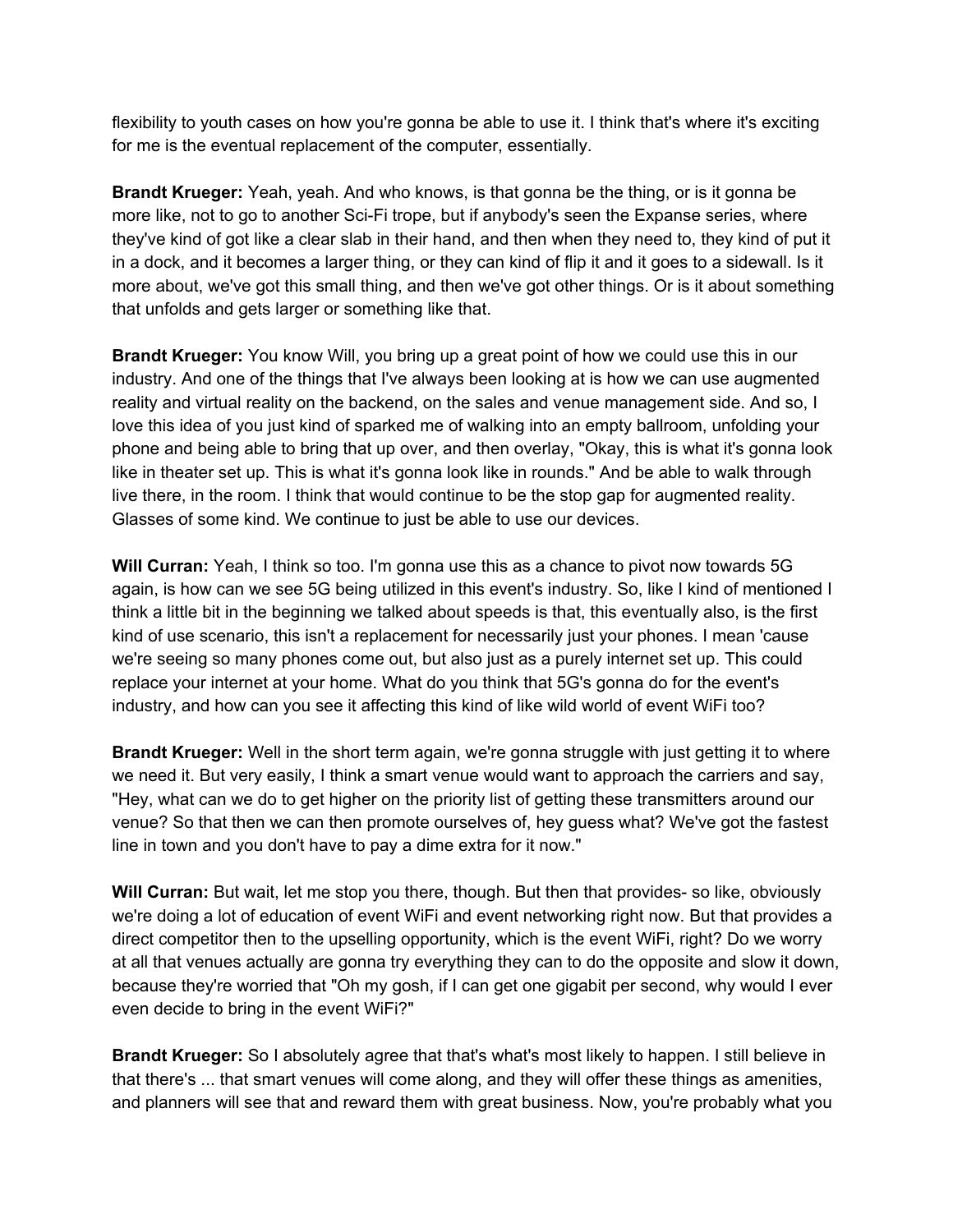say is more likely to happen. But I still believe, right? I still believe that people will come along. Yeah.

**Will Curran:** But then on the flip side of that is that, this is also a great opportunity for event professionals and event planners to say, "We don't have to rely on the event WiFi anymore." Because like right now for example, there's opportunities of bonded hotspots and things like that. I'm not gonna get into that nerdiness right now. But that's great, but requires a lot of SIM cards, a lot of- if you have a really great source, you're still only getting a max. Let's say you take four of those 4G cards, maxing out 150 megabits per second, you're still only getting 400 maybe megabits per second, 500 megabits per second. Oh, fantastic. But like, if you could do this, and have for example, HTC announced it at Mobile World Congress, is a 5G hub, or a hotspot. My gosh. Like, you're gonna see just people show up and say, "Oh yeah, we don't need the internet anymore. We'll just plug in our hotspot,"

**Brandt Krueger:** And the good news is that, at least in this country, it's been absolutely clear that the venues can't have anything to do with blocking those. So, at least we've got that going on. You know, and here's the deal, is it's gonna happen. So I mean, this 5G is going to replace WiFi, it's just a question of how far out into the sticks does it get and how quickly? So your resorts and things like that are absolutely gonna hang onto WiFi to the last possible minute because they're out of the city proper. But in the city venues, are gonna have to deal with this sooner rather than later.

**Brandt Krueger:** So again, I think the smart venue is gonna be able to come in and just have it be a perk. But you're right, they're probably gonna go kicking and screaming. But let's end on a happy note. Let's continue to talk about what this speed is-

**Will Curran:** Let's not go down to the bleak future.

**Brandt Krueger:** What the speed is gonna do. What are the things that they're talking about. And so some of the things that are being bandied around about what this 10 fold jump in speed is going to do for us is things like car to car communication. So, being able to very, very quickly- 'cause it's the speed, right? It's being able to get information from vehicle to vehicle very quickly as they're driving down the road saying, "Whoa, there's an accident up there, we're all gonna need to slow down." And then the things that are gonna more directly impact- So that could potentially impact transportation side of things.

**Brandt Krueger:** So as we think about our events, and the things that this could impact. Being able to lean more and more heavily on automation and self-driving vehicles, that could definitely impact the transportation side of our events.

**Will Curran:** I mean, a huge increase in bandwidth when it comes to video content, too. Like 4K, you can do 4K pretty decently on a 4G connection, but now it's you know, you're gonna watch videos instantaneously on your phone all day long, and with everyone moving more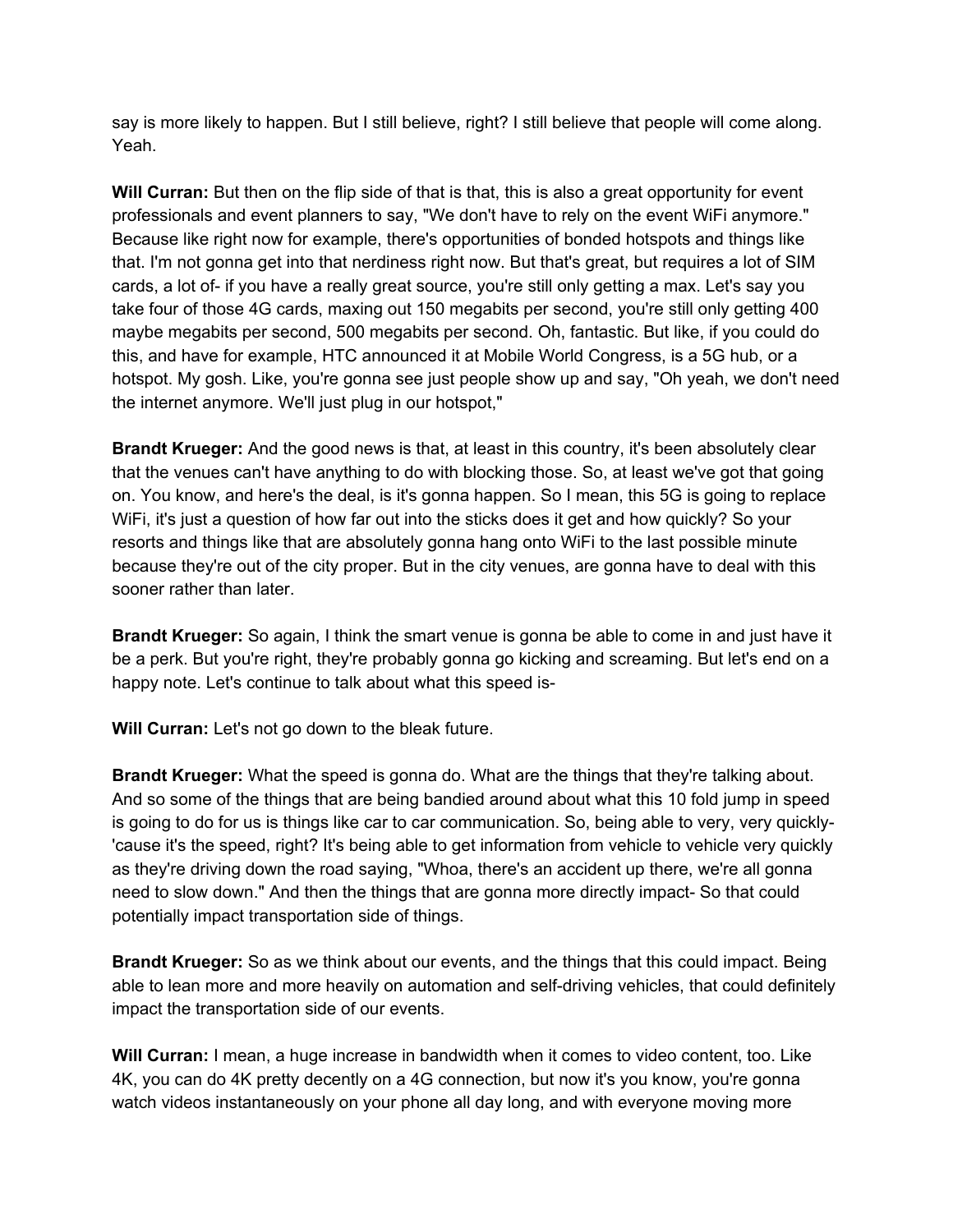towards video, I mean we're just gonna see it where high quality cameras on your phone plus 5G plus all this means that people are gonna scream for great quality video, now.

**Brandt Krueger:** I hope so, because it feels like over the course of the last few years, and this is heavily influenced by YouTube, I feel like people are okay with crappier video quality right now. Like that even came up at an event, where we were really obsessing about how a video looked, and we kind of looked at each other and we're like, "Nobody's gonna care." It's one of those things where people just don't care as much as they used to about edits, we're used to jump cut edits and things like that at this point. So I hope you're right, that maybe because of the speed and the quality that can come with that speed, maybe folks will kind of start to demand again higher quality video. You mentioned the augmented reality side, that's the other thing that they're saying that this technology is gonna be able to do, is that virtual and augmented reality is gonna be so fast, and such high quality that you'll be able to stream it, almost instantly.

**Brandt Krueger:** So as we start to think about our virtual audiences, and so not just being able to sit in front of a desktop and watch a little window into the live event world. Really being able to pop on a full VR rig and be there as part of the event. And really have that feeling in real time. I mean, God knows, we're still struggling when it comes to our virtual audiences with the lag that comes between what people are saying in the room and trying to get audience response questions and things like that. We're still at a solid 30 second lag on a lot of that stuff. And that can be just brutal if you're trying to actually engage that audience.

**Will Curran:** Well, it'll be really interesting too to see, I'm not sure for anyone who's out there actually watches this show Silicon Valley, but they talk a lot about like compression, how compression's kind of the future, and how we need to save on bandwidth and everything like that. But I mean with us getting a gigabit per second on our phone, I'm wondering too how this will also affect sizes of files? For example, now it will be- for example, you get done with a show, you're gonna have like a terabyte worth of video content. Now it's like, oh my gosh it's gonna take me forever to upload. Well, it's ubiquitous that everyone, a gigabit is kind of the standard. Are people all of the sudden gonna say, "Oh, file sizes don't matter." So does that mean apps are gonna get more content rich? Are people gonna be okay with sharing files faster between each other? Only time will tell.

**Brandt Krueger:** I think the answer to that is yes. They're now one terabyte SD cards. It's one of those things where storage is just becoming more and more ubiquitous, but we always find a way to fill that storage. No doubt, that we're able to create and generate content that's always gonna take advantage of those speeds, and always take advantage of the storage capabilities. What are some of the other things Will, that maybe you've heard about, what's coming with the potential of 5G?

**Will Curran:** Oh my gosh, you're really picking into me I think right now about like what is possible. Because the possibilities really, truly are endless. No pun intended. But I think one of the big things that we're gonna see as well is that, I don't know, I just feel like the- I almost just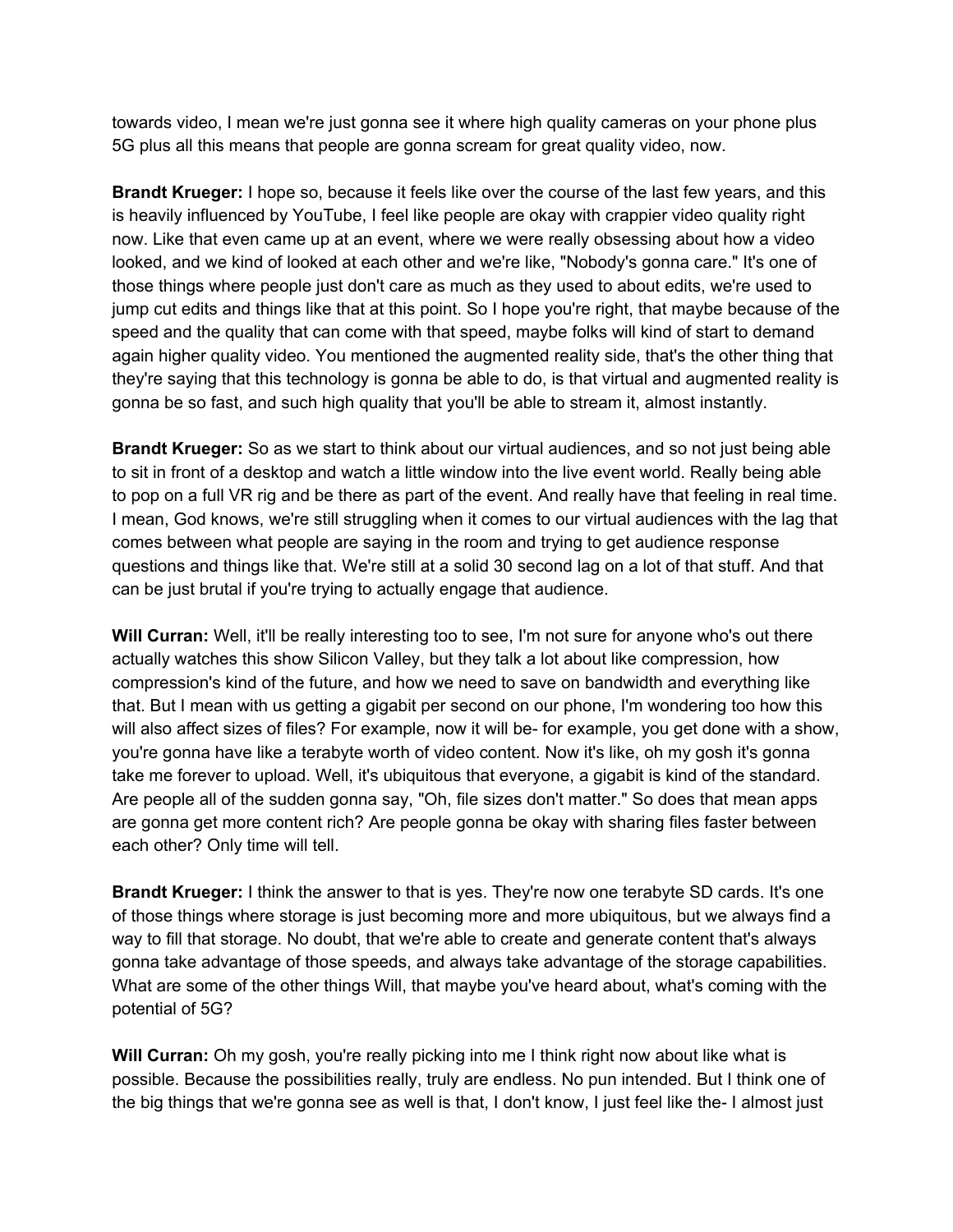think about the freedom of internet. I think that's like the biggest thing, is gonna be the biggest trend when it comes to this 5G stuff. Is that people are really gonna truly like, it's gonna be no longer like- for example, I have a gigabit per second at my house because I found a way to justify it unlike Brandt. And so like, some people go like, that's ridiculous, I can't believe you have that. And then I get half the mix of like, "Wow, that's really cool."

**Will Curran:** But most people are just like, that's excessive. Well, once it becomes the standard, what's the future gonna look like as well? It's funny, because you got a one gigabit per second, now I'm gonna want 10 gigabits per second in my house, right? And so on and so forth. But it sounds like you have an idea for where this is gonna go. I obviously have no idea.

**Brandt Krueger:** Totally put you on the spot on that. And I enjoyed every second of it. It's pretty cool. For me, I think it's fun to speculate, but honestly, we don't know. I mean, who could have predicted what we've seen over the course of the last 10 years because of that jump in speed from 3G to 4G LTE. Who could have predicted the augmented reality apps and the dating apps and the games and all of this stuff. Lyft and Uber, I mean a lot of that has to do with the fact that we were able to connect to a network quickly. It's going and checking all of those vehicles and where they are and GPS and all that kind of stuff in a fraction- it feels like forever at the time. But in reality it's like less than a minute, it's going and getting all that information and bringing it back. Who could have predicted all of that?

**Brandt Krueger:** So I'm really fascinated by what's gonna come down. And it's not gonna be you and I that are coming up with this stuff. It'll be the next generation of coders and kids that are coming up, and figuring out ways to take advantage of it. It's always the ones that are the second generation, when it comes to internet and technology. It's gonna be the ones that are steeped in it, that are the ones that come up with something new and exciting. So, that's what I'm looking forward to. And that's gonna be 15 years down the road. It's not gonna be now.

**Brandt Krueger:** Maybe I'm underplaying how fast it'll get out. But that's my understanding, is that you need so many more of these transmitters, and it's just gonna take as long I would think as we have with LTE in order to get full rollout.

**Will Curran:** Yeah, I always like to think like, this is gonna be a nice to have thing. Like I'm not banking on this. I think for 4G, I was so excited about it. I just waited on every dime and breath waiting for it, but unfortunately, you just kind of have to be like, "Alright I'm gonna watch this stuff." But when it comes to watching things, is there any like, resources that you use to kind of stay up on top of mobile stuff? I figured I'd share some of my favorite things and favorite places. Blogs and YouTube channels and things like that so people, if they are interested in this, they can kind of stay their ear to the ground a little bit more as well.

**Brandt Krueger:** Yeah I mean, so I'm a huge podcast listener. And so I listen to a large quantity of podcasts every week. And the main network of podcasts that I listen to is This Week in Tech, TWIT. It's the TWIT network, and they've got individual podcasts for Android, iOS, Windows and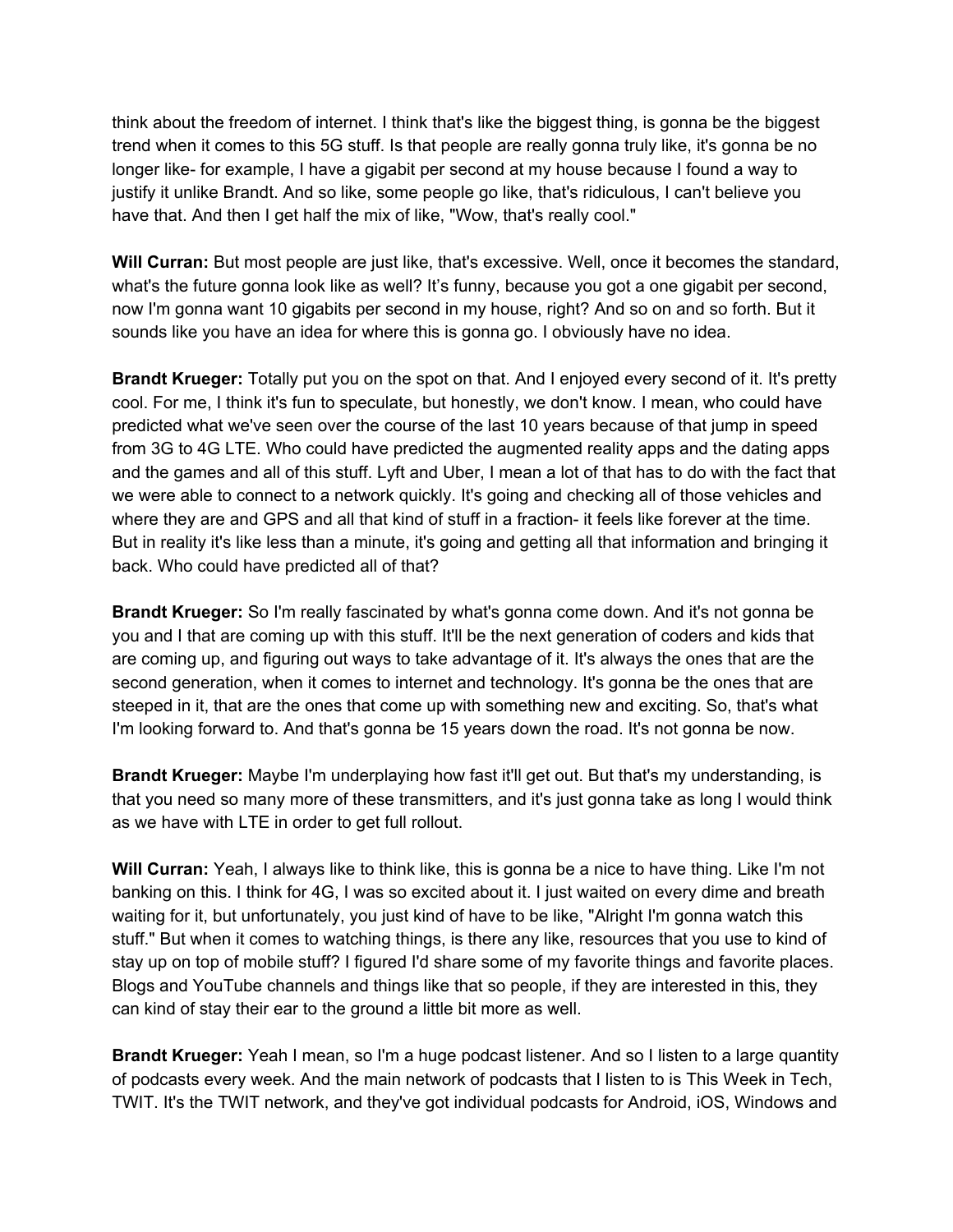Mac. Those are all individual podcasts that you're able to. And this is kind of the convergence of all of those, right? So being able to kind of keep track of things. So I follow Silicon Valley in general, is a great way to see what's coming down the pipe for event world, since we tend to lag behind a little bit.

**Will Curran:** Yeah, totally. I was also gonna recommend, I mean we mentioned it at the beginning with Mobile World Congress, but obviously, check out the news that comes out of Mobile World Congress every single year, or around this time. Because this is the time when all the big announcements kind of get made and everything like that. So just Google 'Mobile World Congress news,' and boom, you'll find a million different setups. A big fan that I am of mobile news as well, and just general tech news is The Verge, The Verge for stuff. Though they're kind of in hot water right now from a bunch of YouTube scandals, so we'll see if they survive that. But I highly recommend them as well. If you're an Android user, there's a site called Android Authority that's really, really good that I like a lot as well. I'm just pulling up kind of my list of-

**Brandt Krueger:** While you're doing that, I'll just throw in a plug for, I've actually been really enjoying the Google News app. Just the straight up Google News app. It's trying to do- It's trying to give a balance of different types of news that it thinks you might like, combined with straight up headlines. So it's not fully- it's not one of those search bubble things, where it's going to try, and just give you what you want. So it's a combo platter of, here are the top headlines from across multiple sources. Here are things that we think you'll be interested in, and then you can also plug in your own interests. So, I know like Nick Borelli's always talking about using Google Alerts to keep track of stuff. This is kind of maybe a softer way of doing that, where you kind of plug in, "Hey, I'm interested in events."

**Brandt Krueger:** But it does have a little bit of that Google juice of like, figuring out what you like. So it's figured out that I'm into whiskey these days, and it keeps bringing me up articles in my newsfeed about, here's the top 50 whiskeys under \$50.00, those kinds of things. So I've been really enjoying it, and it's got a nice dark mode too, so it's nice to kind of get up early in the morning and read the news without burning your eyeballs out. Alright, I stalled. You got your list?

**Will Curran:** I think that's probably about covering it. But now that you mention it, an app I just want to mention, my news reader app of choice. Obviously that's good for like, catching a little bit of everything, which I think is important. I think that sometimes, especially in tech, you can't just focus on just a single source, because sometimes these news stories of these new leaks and new things being worked on and new opinions on it, if this is actually good tech or not get broken in different sources. But for me, Feedly, F-E-E-D-L-Y is my RSS reader of choice. I like it combined with Pocket. But I admit, over the last month or so, or since I've been abroad, I haven't been staying on top of it as much as I used to, and I think I might need a little bit of a cleanse of sources. Because I feel like especially right now in Mobile World Congress, I see five of the same story about the foldable Huawei phone. Oh, 100 stories about the foldable Galaxy